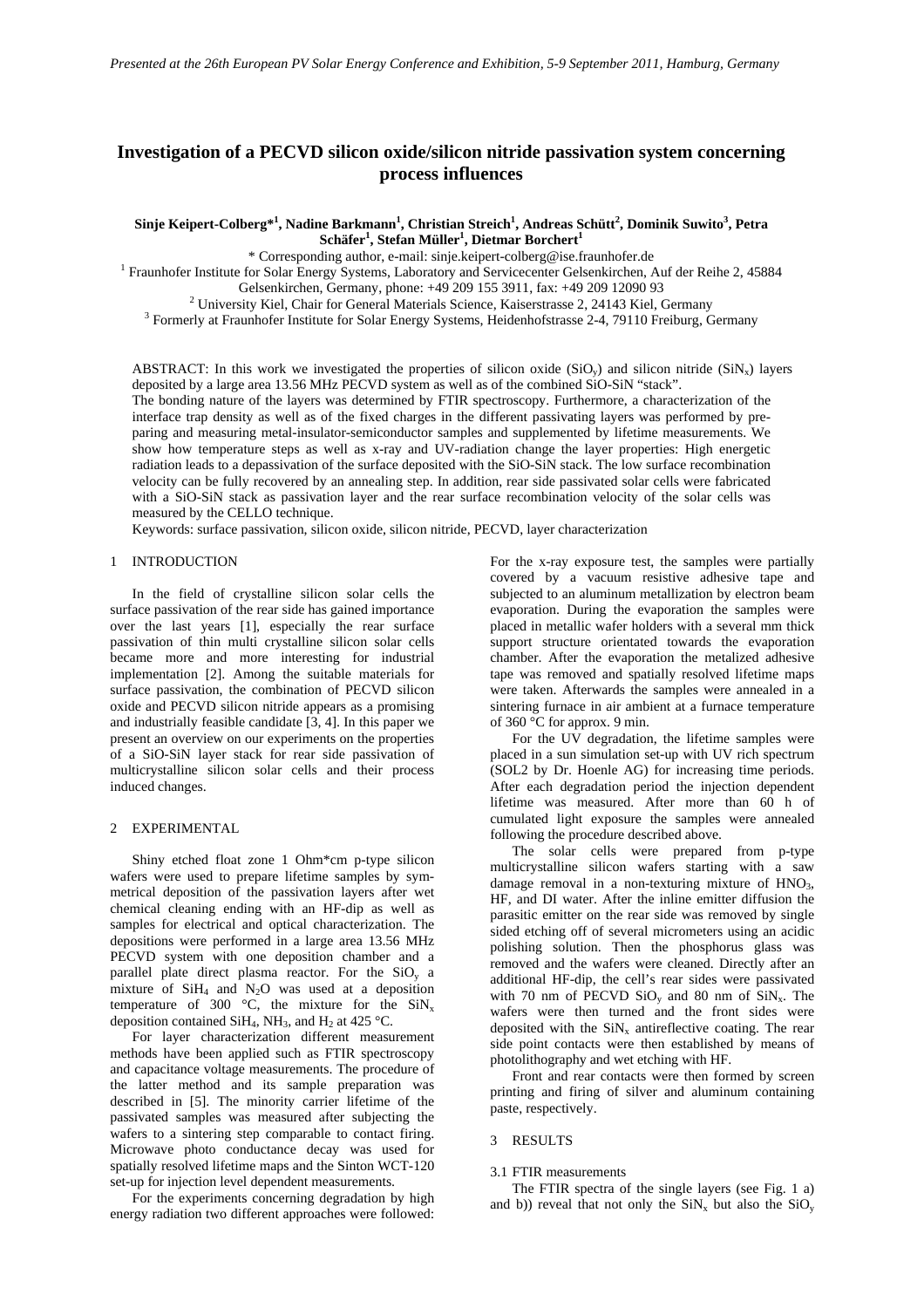contains at least some hydrogen as can be seen by the small Si-H (2260 cm<sup>-1</sup>), the O-H (3650 cm-1) and the N-H peaks  $(3302 \text{ cm}^{-1})$ (wavenumbers taken from [6-9]). The latter vibration furthermore indicates that nitrogen is incorporated in the SiO-layer which can be attributed to the use of  $N_2O$  as oxygen source for the PECVD process. The deposited  $SiO<sub>v</sub>$  is therefore rather a silicon oxynitride with a very low amount of nitrogen. This is consistent with a measured refractive index of  $\sim 1.51$  at 632 nm in comparison to 1.46 for thermal  $SiO<sub>2</sub>$ .



**Figure 1**: FTIR spectra of a)  $SiO_v$ , b)  $SiN_x$ , and c) a  $SiO$ -SiN-stack system before and after firing

 A high temperature step as performed for contact firing reduces the hydrogen related absorption peaks and results in a densification of the layers (confirmed by the increase in height of the Si-N and Si-O stretching peaks after firing, [10]) as can be seen for the SiO-SiN stack before and after firing comparison in Fig. 1 c).

# 3.2 Capacitance-Voltage measurements

In contrast to thermal  $SiO_2$  or PECVD  $SiO_x$  [5] both the SiO-SiN stack and  $\text{SiN}_x$  can only be measured with our set-up after a high temperature firing step. This treatment drastically reduces the leakage currents impeding the CV measurement. Evaluation of the CV curves reveals a smaller fixed charge density for the SiO-SiN layer stack ( $\sim 6.5 \cdot 10^{11}$  cm<sup>-2</sup>) in comparison with a single SiN<sub>x</sub> layer (~2.5·10<sup>12</sup> cm<sup>-2</sup>). In the majority half of the bandgap, SiO-SiN also shows a smaller interface

defect density  $(D_{it})$  than the  $\text{SiN}_x$  as can be seen in Fig.2. In addition, the minimum of the  $\sinh(y) D_{it}$  curve seems to be shifted towards the conduction band edge.



**Figure 2:** Interface defect density  $(D_{it})$  vs. bandgap position of a SiO-SiN layer stack sample and a  $\text{SiN}_x$ layer, both deposited on a shiny etched p-type floatzone wafer.

## 3.3 Lifetime experiments

 Fig. 3 shows a comparison of the effective injection dependent lifetime of float zone wafers passivated with 100 nm  $SiO<sub>y</sub>$  (black symbols), 80 nm  $SiN<sub>x</sub>$  (blue symbols), and an equally deposited 100 nm  $SiO<sub>v</sub>$  plus 80 nm  $\text{SiN}_x$  stack (green symbols) and subjected to a high temperature step.



**Figure 3**: Effective minority carrier lifetime vs. excess minority carrier density for  $SiO<sub>v</sub>$ ,  $SiN<sub>x</sub>$ , and  $SiO-SiN$  after a firing step

In fact, the  $SiO<sub>v</sub>$  layer shows no passivation at all, no matter if a high temperature treatment was applied or not. Both the  $SiO-SiN$  and the  $SiN_x$  passivation are temperature stable with the stack passivation performing much better than the  $\text{SiN}_x$  single layer.

 The results of the x-ray exposure are displayed below in Fig. 4. The lifetime map taken directly after the electron beam assisted evaporation reveals a total breakdown of the passivation in the non covered area. In the adhesive tape protected area the lifetimes are only slightly higher whereas the edge regions covered by the metallic sample holder show lifetimes above 100 us. After annealing, the original lifetime is completely restored on the complete sample. Thus it can be stated that high energy radiation during electron gun based Al evaporation decreases lifetime drastically for SiO-SiN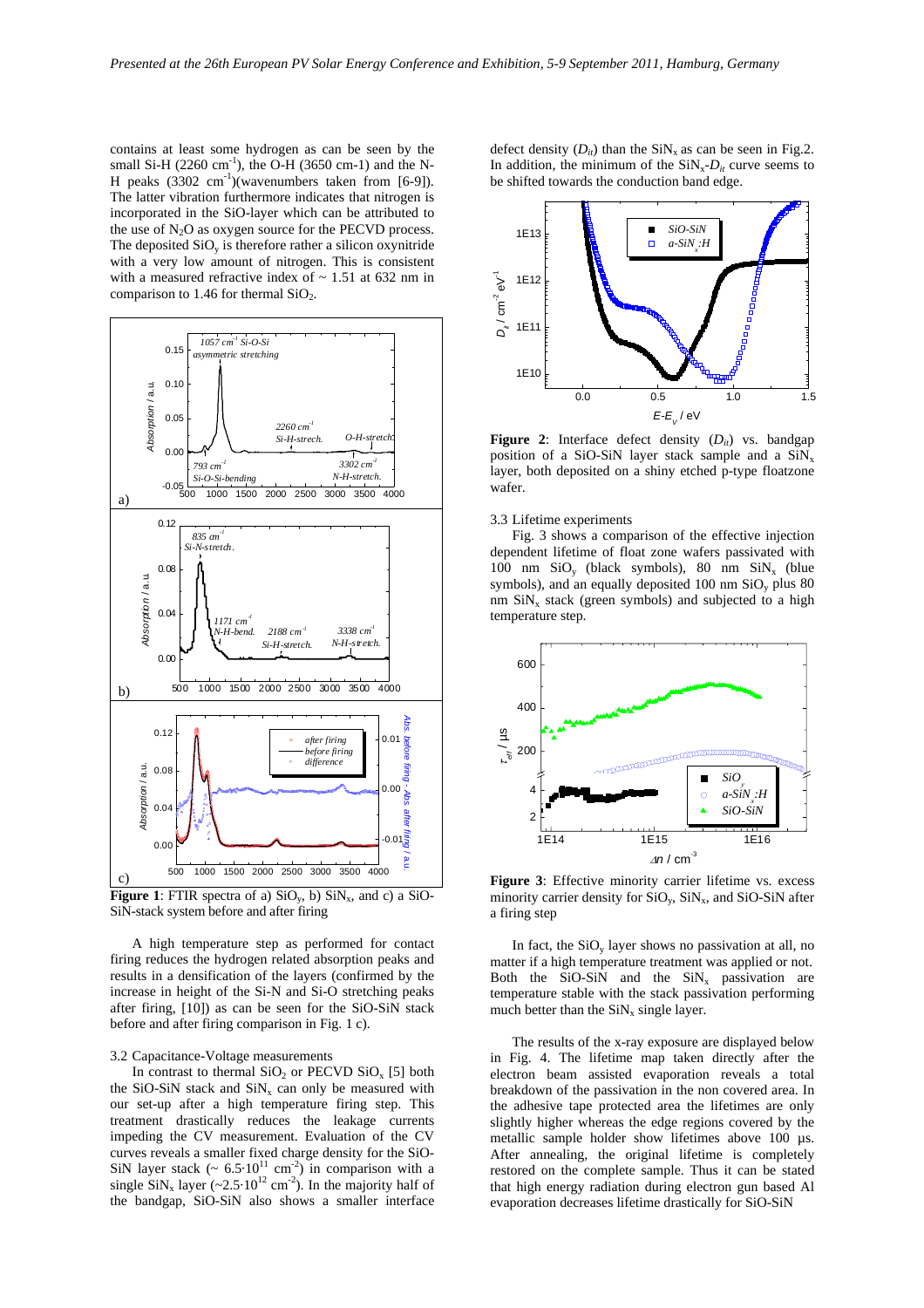

**Figure 4**: Lifetime maps of a SiO-SiN passivated sample a) after electron gun based Al evaporation and b) after subsequent annealing

stack samples. We also found that  $SiN_x$  is almost unaffected by x-ray exposure [5] and that no degradation of the SiO-SiN passivation scheme occurs if thermal evaporation is used. The latter clearly supports the explanation of the radiation induced degradation.

 However, degradation of SiO-SiN passivation is also found for UV rich illumination as shown in Fig. 5 where the lifetime evolution during degradation of two different samples is displayed. The two lifetime samples A and B were taken from different deposition campaigns with several months in between. To account for lifetime changes during storage, an additional annealing step as described above was performed prior to the degradation experiment. The slight increase of the lifetime of sample A after the first short degradation period is most probably also due to a temperature effect, as the samples heat up to approx. 60 °C during degradation.



**Figure 5**: Development of the lifetime of SiO-SiN passivated samples with cumulated exposure time to UV rich illumination. Sample A is passivated by  $100 \text{ nm SiO}_v$ and 80 nm  $\sin x$ , sample B by 70 nm  $\sin x$  and 80 nm  $SiN<sub>x</sub>$ .

 With elongated degradation the samples seem to reach a saturation level which is identical for both sample A and B. Again, the initial lifetime can be fully recovered by an annealing in air ambient.

Samples with  $\sin x$  only passivation behave slightly differently at exposure to UV rich illumination as can be seen from Fig. 6. We see again a small increase in lifetime with the first short degradation cycle as for the SiO-SiN passivated samples and afterwards the onset of a lifetime decay. However, in an equal time scale of cumulated exposure the measured lifetime does not reach a saturation level and the degradation is found to be not as severe as for the SiO-SiN stack passivation.



**Figure 6**: Development of the lifetime of only SiN passivated samples with cumulated exposure time to UV rich illumination.  $\text{SiN}_x$  thickness was 80 nm for both samples, the degradation was performed after an initial annealing step in air ambient.

The  $\sin X_x$  passivation can as well be fully recovered after a final annealing step in air ambient

#### 3.4 CELLO investigation

 In order to investigate if the good passivation properties of the SiO-SiN stack still hold for solar cell devices and in order to check if differences between conventional and rear side passivated solar cells are not only caused by optical effects due to a better internal rear reflectance of the passivated cells, the solar cells' rear surface recombination  $(S_{back})$  velocity was measured by photoimpedance spectroscopy with the CELLO set-up [11]. Fig. 7 reveals a distinct reduction in *Sback* for the SiO-SiN passivated solar cell with respect to a cell with full coverage back surface field from aluminum screen printing.

 The point contacts of the rear side passivated cell are also clearly visible as spots of increased surface recombination velocity in Fig. 7b). The "bare silicon" edges of the solar cells - where for the conventional cell no back surface field was formed and for the passivated cell the passivation layer was removed during the photolithography / etching process - show in both cases a drastically increased recombination velocity.